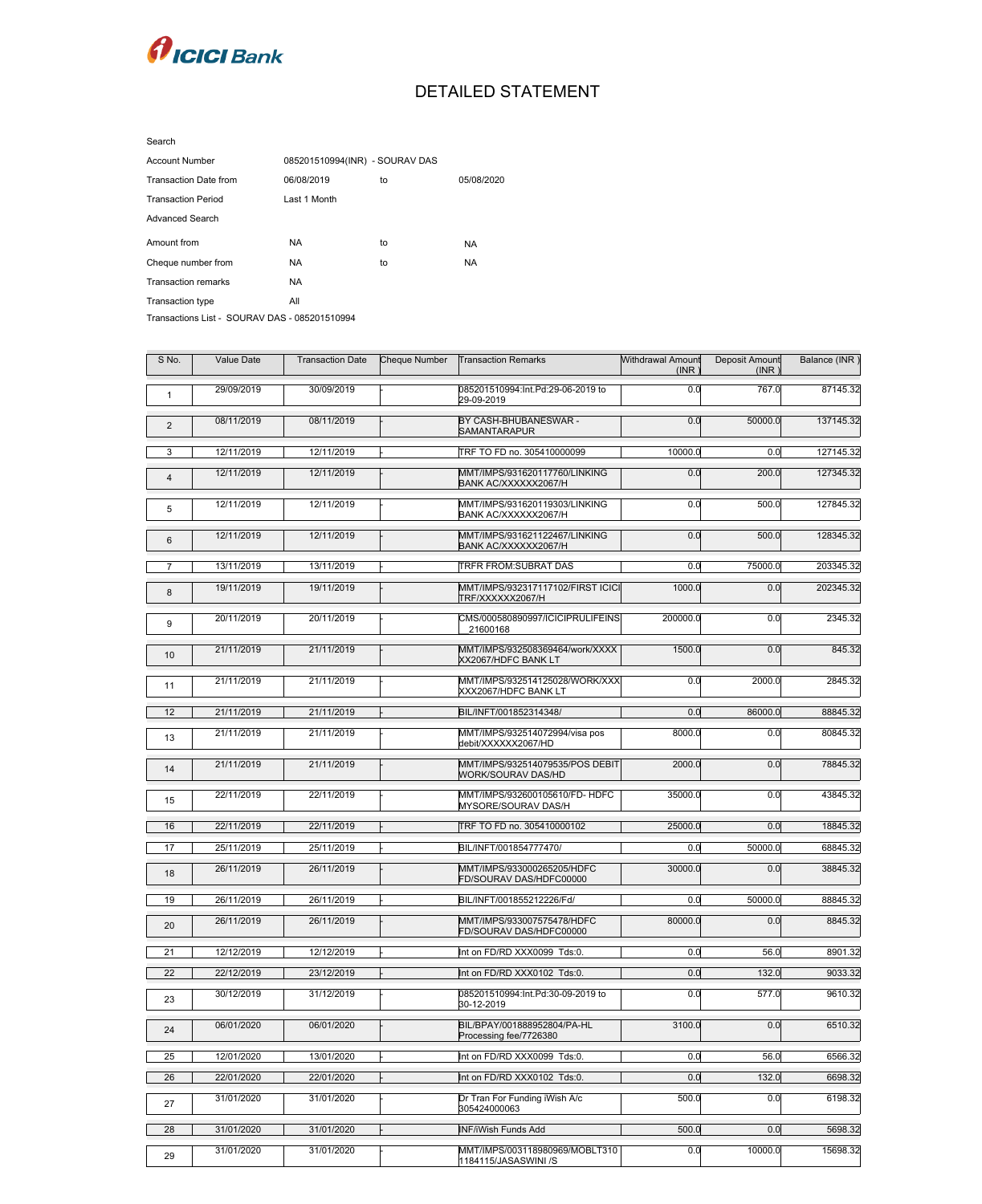| 30 | 31/01/2020 | 31/01/2020 | Dr Tran For Funding A/c<br>305425000243                      | 5000.0  | 0.0     | 10698.32 |
|----|------------|------------|--------------------------------------------------------------|---------|---------|----------|
| 31 | 01/02/2020 | 01/02/2020 | To RD Ac no 305425000243                                     | 5000.0  | 0.0     | 5698.32  |
| 32 | 12/02/2020 | 12/02/2020 | Int on FD/RD XXX0099 Tds:0.                                  | 0.0     | 56.0    | 5754.32  |
| 33 | 23/02/2020 | 24/02/2020 | <b>INF/IWISH CONTRIBUTION</b>                                | 206.0   | 0.0     | 5548.32  |
| 34 | 22/02/2020 | 24/02/2020 | Int on FD/RD XXX0102 Tds:0.                                  | 0.0     | 132.0   | 5680.32  |
| 35 | 02/03/2020 | 02/03/2020 | MMT/IMPS/006219805208/MOBLT020<br>3194797/JASASWINI /S       | 0.0     | 10000.0 | 15680.32 |
| 36 | 02/03/2020 | 02/03/2020 | MMT/IMPS/006219807129/MOBLT020<br>3194913/JASASWINI /S       | 0.0     | 5000.0  | 20680.32 |
| 37 | 02/03/2020 | 02/03/2020 | MMT/IMPS/006219377165/winhost proj<br>ex/SOURAV DAS/H        | 15000.0 | 0.0     | 5680.32  |
| 38 | 02/03/2020 | 02/03/2020 | MMT/IMPS/006220528693/HDFC<br><b>BANK PROJ/SOURAV DAS/HD</b> | 2500.0  | 0.0     | 3180.32  |
| 39 | 12/03/2020 | 12/03/2020 | Int on FD/RD XXX0099 Tds:0.                                  | 0.0     | 56.0    | 3236.32  |
| 40 | 22/03/2020 | 23/03/2020 | Int on FD/RD XXX0102 Tds:0.                                  | 0.0     | 132.0   | 3368.32  |
| 41 | 23/03/2020 | 23/03/2020 | <b>INF/IWISH CONTRIBUTION</b>                                | 206.0   | 0.0     | 3162.32  |
| 42 | 25/03/2020 | 25/03/2020 | MMT/IMPS/008512894188/MOBLT250<br>3122365/JASASWINI /S       | 0.0     | 7500.0  | 10662.32 |
| 43 | 29/03/2020 | 30/03/2020 | 085201510994:Int.Pd:31-12-2019 to<br>29-03-2020              | 0.0     | 51.0    | 10713.32 |
| 44 | 03/04/2020 | 03/04/2020 | To RD Ac no 305425000243                                     | 5000.0  | 0.0     | 5713.32  |
| 45 | 12/04/2020 | 13/04/2020 | Int on FD/RD XXX0099 Tds:0.                                  | 0.0     | 52.0    | 5765.32  |
| 46 | 16/04/2020 | 16/04/2020 | MMT/IMPS/010708572757/MOBLT160<br>4082809/JASASWINI /S       | 0.0     | 4000.0  | 9765.32  |
| 47 | 17/04/2020 | 17/04/2020 | MMT/IMPS/010823946887/proj<br>expenses/SOURAV DAS/HDF        | 4000.0  | 0.0     | 5765.32  |
| 48 | 22/04/2020 | 22/04/2020 | Int on FD/RD XXX0102 Tds:0.                                  | 0.0     | 128.0   | 5893.32  |
| 49 | 23/04/2020 | 23/04/2020 | <b>INF/IWISH CONTRIBUTION</b>                                | 206.0   | 0.0     | 5687.32  |
| 50 | 01/05/2020 | 01/05/2020 | To RD Ac no 305425000243                                     | 5000.0  | 0.0     | 687.32   |
| 51 | 04/05/2020 | 04/05/2020 | MMT/IMPS/012510642980/MOBLT040<br>5105392/JASASWINI /S       | 0.0     | 5000.0  | 5687.32  |
| 52 | 04/05/2020 | 04/05/2020 | MMT/IMPS/012520970907/MOBLT040<br>5205489/JASASWINI /S       | 0.0     | 6000.0  | 11687.32 |
| 53 | 04/05/2020 | 04/05/2020 | MMT/IMPS/012521677308/proj<br>related/SOURAV DAS/HDFC        | 6000.0  | 0.0     | 5687.32  |
| 54 | 07/05/2020 | 07/05/2020 | 305413000636: Closure Proceeds                               | 0.0     | 52199.0 | 57886.32 |
| 55 | 08/05/2020 | 08/05/2020 | MMT/IMPS/012914026527/icici to<br>hdfc/SOURAV DAS/HDF        | 17000.0 | 0.0     | 40886.32 |
| 56 | 12/05/2020 | 12/05/2020 | Int on FD/RD XXX0099 Tds:0.                                  | 0.0     | 56.0    | 40942.32 |
| 57 | 20/05/2020 | 20/05/2020 | PMJJBY RENEWAL PREMIUM FY 21                                 | 289.0   | 0.0     | 40653.32 |
| 58 | 21/05/2020 | 21/05/2020 | <b>PMSBY RENEWAL PREMIUM FY 21</b>                           | 12.0    | 0.0     | 40641.32 |
| 59 | 22/05/2020 | 22/05/2020 | Int on FD/RD XXX0102 Tds:0.                                  | 0.0     | 132.0   | 40773.32 |
| 60 | 22/05/2020 | 22/05/2020 | AdminCharges for PMJJBYRenewal                               | 34.75   | 0.0     | 40738.57 |
| 61 | 22/05/2020 | 22/05/2020 | SGST202005221862175731                                       | 3.12    | 0.0     | 40735.45 |
| 62 | 22/05/2020 | 22/05/2020 | CGST202005221862175735                                       | 3.12    | 0.0     | 40732.33 |
| 63 | 23/05/2020 | 25/05/2020 | <b>INF/IWISH CONTRIBUTION</b>                                | 206.0   | 0.0     | 40526.33 |
| 64 | 27/05/2020 | 27/05/2020 | MMT/IMPS/014809950455/MOBLT270<br>5091020/JASASWINI /S       | 0.0     | 10000.0 | 50526.33 |
| 65 | 01/06/2020 | 01/06/2020 | To RD Ac no 305425000243                                     | 5000.0  | 0.0     | 45526.33 |
| 66 | 10/06/2020 | 10/06/2020 | MIN/WINHOST<br>COM/202006101749/205541/                      | 1246.67 | 0.0     | 44279.66 |
| 67 | 10/06/2020 | 10/06/2020 | MIN/WINHOST<br>COM/202006101857/400955/                      | 1246.67 | 0.0     | 43032.99 |
| 68 | 10/06/2020 | 10/06/2020 | MIN/WINHOST<br>COM/202006101859/403049/                      | 1246.67 | 0.0     | 41786.32 |
| 69 | 10/06/2020 | 10/06/2020 | MIN/WINHOST<br>COM/202006102143/407554/                      | 1247.28 | 0.0     | 40539.04 |
| 70 | 10/06/2020 | 10/06/2020 | MIN/WINHOST<br>COM/202006102146/208110/                      | 1247.28 | 0.0     | 39291.76 |
| 71 | 10/06/2020 | 10/06/2020 | MIN/WINHOST<br>COM/202006102152/207184/                      | 1247.28 | 0.0     | 38044.48 |
| 72 | 10/06/2020 | 10/06/2020 | MIN/WINHOST<br>COM/202006102241/407783/                      | 1247.28 | 0.0     | 36797.2  |
| 73 | 10/06/2020 | 10/06/2020 | MIN/WINHOST<br>COM/202006102246/208319/                      | 1247.28 | 0.0     | 35549.92 |
| 74 | 10/06/2020 | 10/06/2020 | MIN/WINHOST<br>COM/202006102311/206604/                      | 1247.28 | 0.0     | 34302.64 |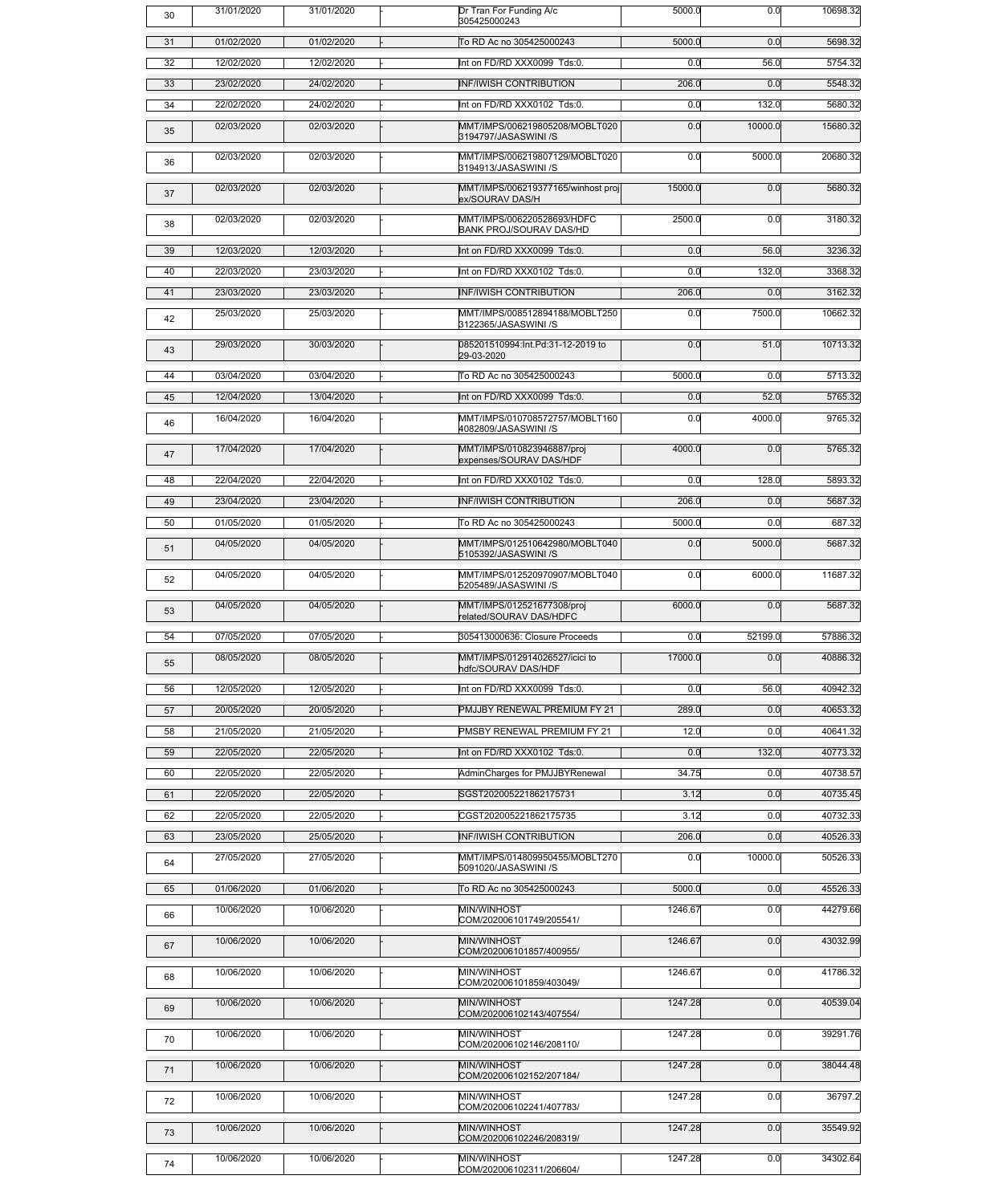| 75              | 10/06/2020 | 10/06/2020 | MIN/WINHOST<br>COM/202006102314/207524/                | 1247.28  | 0.0      | 33055.36   |
|-----------------|------------|------------|--------------------------------------------------------|----------|----------|------------|
| 76              | 12/06/2020 | 12/06/2020 | Int on FD/RD XXX0099 Tds:0.                            | 0.0      | 56.0     | 33111.36   |
| 77              | 12/06/2020 | 12/06/2020 | MIN/WINHOST<br>COM/202006120329/001210/                | 1250.09  | 0.0      | 31861.27   |
| 78              | 12/06/2020 | 12/06/2020 | MIN/WINHOST<br>COM/202006120347/200425/                | 1250.09  | 0.0      | 30611.18   |
| 79              | 12/06/2020 | 12/06/2020 | <b>MIN/WINHOST</b><br>COM/202006120351/604778/         | 1250.09  | 0.0      | 29361.09   |
| 80              | 12/06/2020 | 12/06/2020 | MIN/WINHOST<br>COM/202006120353/000471/                | 1250.09  | 0.0      | 28111.0    |
| 81              | 12/06/2020 | 12/06/2020 | MIN/WINHOST<br>COM/202006120357/402236/                | 1250.09  | 0.0      | 26860.91   |
| 82              | 12/06/2020 | 12/06/2020 | MIN/WINHOST<br>COM/202006120401/400061/                | 1250.09  | 0.0      | 25610.82   |
| 83              | 12/06/2020 | 12/06/2020 | MIN/WINHOST<br>COM/202006120403/600923/                | 1250.09  | 0.0      | 24360.73   |
| 84              | 12/06/2020 | 12/06/2020 | MIN/WINHOST<br>COM/202006120404/003712/                | 1250.09  | 0.0      | 23110.64   |
| 85              | 12/06/2020 | 12/06/2020 | MIN/WINHOST<br>COM/202006120406/400074/                | 1250.09  | 0.0      | 21860.55   |
| 86              | 12/06/2020 | 12/06/2020 | MIN/WINHOST<br>COM/202006120411/401394/                | 1250.09  | 0.0      | 20610.46   |
| 87              | 16/06/2020 | 16/06/2020 | MMT/IMPS/016808879732/proj<br>expenses/SOURAV DAS/HDF  | 10000.0  | 0.0      | 10610.46   |
| 88              | 16/06/2020 | 16/06/2020 | 305410000099: Closure Proceeds                         | 0.0      | 9903.0   | 20513.46   |
| $\overline{89}$ | 16/06/2020 | 16/06/2020 | 305410000102: Closure Proceeds                         | 0.0      | 24881.0  | 45394.46   |
| 90              | 16/06/2020 | 16/06/2020 | MMT/IMPS/016809898349/proj<br>expenses/SOURAV DAS/HDF  | 20000.0  | 0.0      | 25394.46   |
| 91              | 16/06/2020 | 16/06/2020 | 305413000636: Closure Proceeds                         | 0.0      | 203802.0 | 229196.46  |
| 92              | 16/06/2020 | 16/06/2020 | 305413000636: Closure Proceeds                         | 0.0      | 794196.0 | 1023392.46 |
| 93              | 16/06/2020 | 16/06/2020 | MMT/IMPS/016818116682/PROJ<br>PLANNING/SOURAV DAS/HD   | 130000.0 | 0.0      | 893392.46  |
| 94              | 16/06/2020 | 16/06/2020 | BIL/NEFT/002009793023/PROJ<br>PLANNING/SOURAV DAS/HDF  | 200000.0 | 0.0      | 693392.46  |
| 95              | 17/06/2020 | 17/06/2020 | MMT/IMPS/016903737082/proj<br>planning/SOURAV DAS/HDF  | 200000.0 | 0.0      | 493392.46  |
| 96              | 17/06/2020 | 17/06/2020 | BIL/NEFT/002009949555/tcvectors<br>plan/SOURAV DAS/HD  | 200000.0 | 0.0      | 293392.46  |
| 97              | 17/06/2020 | 17/06/2020 | BIL/NEFT/002009949649/TCvectors<br>plan/SOURAV DAS/HD  | 200000.0 | 0.0      | 93392.46   |
| 98              | 17/06/2020 | 17/06/2020 | BIL/NEFT/002009950215/TCvectors<br>plan/SOURAV DAS/HD  | 75000.0  | 0.0      | 18392.46   |
| 99              | 17/06/2020 | 17/06/2020 | BIL/NEFT/002009950317/TCVECTOR<br>S PLAN/SOURAV DAS/HD | 10000.0  | 0.0      | 8392.46    |
| 100             | 18/06/2020 | 18/06/2020 | Dt:12/06/20 WINHOST.COM                                | 7.45     | 0.0      | 8385.01    |
| 101             | 18/06/2020 | 18/06/2020 | Dt:12/06/20 WINHOST.COM                                | 7.45     | 0.0      | 8377.56    |
| 102             | 18/06/2020 | 18/06/2020 | Dt:12/06/20 WINHOST.COM                                | 7.45     | 0.0      | 8370.11    |
| 103             | 18/06/2020 | 18/06/2020 | Dt:12/06/20 WINHOST.COM                                | 7.45     | 0.0      | 8362.66    |
| 104             | 18/06/2020 | 18/06/2020 | Dt:12/06/20 WINHOST.COM                                | 7.45     | 0.0      | 8355.21    |
| 105             | 18/06/2020 | 18/06/2020 | Dt:12/06/20 WINHOST.COM                                | 7.45     | 0.0      | 8347.76    |
| 106             | 18/06/2020 | 18/06/2020 | Dt:12/06/20 WINHOST.COM                                | 7.45     | 0.0      | 8340.31    |
| 107             | 18/06/2020 | 18/06/2020 | Dt:12/06/20 WINHOST.COM                                | 7.45     | 0.0      | 8332.86    |
| 108             | 18/06/2020 | 18/06/2020 | Dt:12/06/20 WINHOST.COM                                | 7.45     | 0.0      | 8325.41    |
| 109             | 18/06/2020 | 18/06/2020 | Dt:12/06/20 WINHOST.COM                                | 7.45     | 0.0      | 8317.96    |
| 110             | 18/06/2020 | 18/06/2020 | Dt:10/06/20 WINHOST.COM                                | 7.87     | 0.0      | 8310.09    |
| 111             | 18/06/2020 | 18/06/2020 | Dt:10/06/20 WINHOST.COM                                | 7.87     | 0.0      | 8302.22    |
| 112             | 18/06/2020 | 18/06/2020 | Dt:10/06/20 WINHOST.COM                                | 7.87     | 0.0      | 8294.35    |
| 113             | 18/06/2020 | 18/06/2020 | Dt:10/06/20 WINHOST.COM                                | 7.87     | 0.0      | 8286.48    |
| 114             | 18/06/2020 | 18/06/2020 | Dt:10/06/20 WINHOST.COM                                | 7.87     | 0.0      | 8278.61    |
| 115             | 18/06/2020 | 18/06/2020 | Dt:10/06/20 WINHOST.COM                                | 7.87     | 0.0      | 8270.74    |
| 116             | 18/06/2020 | 18/06/2020 | Dt:10/06/20 WINHOST.COM                                | 7.87     | 0.0      | 8262.87    |
| 117             | 18/06/2020 | 18/06/2020 | Dt:10/06/20 WINHOST.COM                                | 8.46     | 0.0      | 8254.41    |
| 118             | 18/06/2020 | 18/06/2020 | Dt:10/06/20 WINHOST.COM                                | 8.46     | 0.0      | 8245.95    |
| 119             | 18/06/2020 | 18/06/2020 | Dt:10/06/20 WINHOST.COM                                | 8.46     | 0.0      | 8237.49    |
| 120             | 23/06/2020 | 23/06/2020 | <b>INF/IWISH CONTRIBUTION</b>                          | 206.0    | 0.0      | 8031.49    |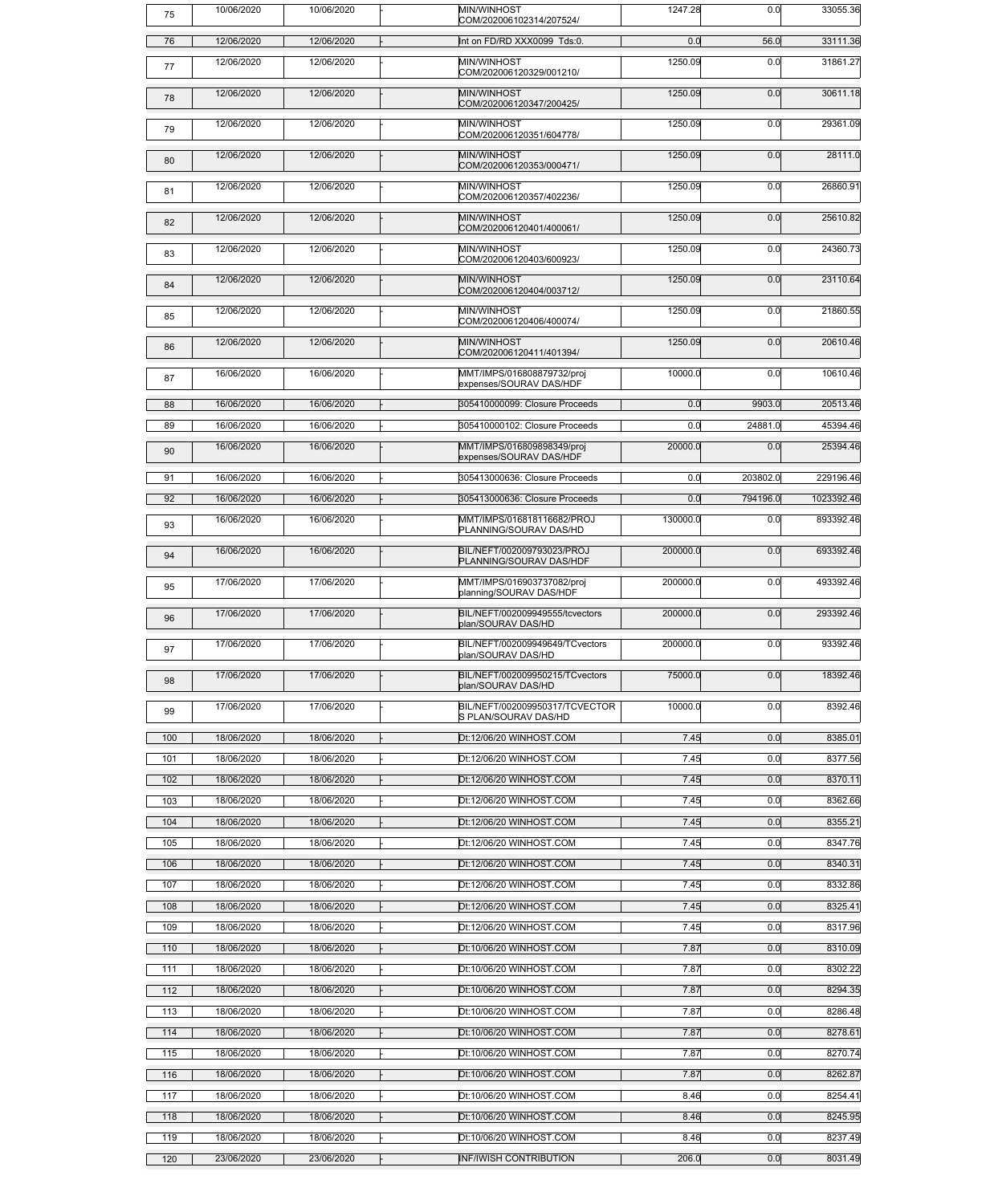| 121 | 25/06/2020 | 25/06/2020 | MMT/IMPS/017709918187/DENOM<br>STRENGTH/SOURAV DAS/HD         | 1.0      | 0.0      | 8030.49   |
|-----|------------|------------|---------------------------------------------------------------|----------|----------|-----------|
| 122 | 25/06/2020 | 25/06/2020 | MMT/IMPS/017709920506/DENOMIIN<br><b>ATION/SOURAV DAS/HDF</b> | 2.0      | 0.0      | 8028.49   |
| 123 | 25/06/2020 | 25/06/2020 | MMT/IMPS/017709921498/DENOMINA<br><b>TION/SOURAV DAS/HDFC</b> | 5.0      | 0.0      | 8023.49   |
| 124 | 25/06/2020 | 25/06/2020 | MMT/IMPS/017709924137/DENOMINA<br><b>TION/SOURAV DAS/HDFC</b> | 10.0     | 0.0      | 8013.49   |
| 125 | 25/06/2020 | 25/06/2020 | MMT/IMPS/017710928528/DENOMINA<br><b>TION/SOURAV DAS/HDFC</b> | 20.0     | 0.0      | 7993.49   |
| 126 | 25/06/2020 | 25/06/2020 | MMT/IMPS/017710930078/DENOMINA<br><b>TION/SOURAV DAS/HDFC</b> | 50.0     | 0.0      | 7943.49   |
| 127 | 25/06/2020 | 25/06/2020 | MMT/IMPS/017710932381/DENOMINA<br><b>TION/SOURAV DAS/HDFC</b> | 100.0    | 0.0      | 7843.49   |
| 128 | 25/06/2020 | 25/06/2020 | MMT/IMPS/017710935200/DENOMINA<br><b>TION/SOURAV DAS/HDFC</b> | 200.0    | 0.0      | 7643.49   |
| 129 | 25/06/2020 | 25/06/2020 | MMT/IMPS/017710937116/DENOMINA<br><b>TION/SOURAV DAS/HDFC</b> | 500.0    | 0.0      | 7143.49   |
| 130 | 25/06/2020 | 25/06/2020 | MMT/IMPS/017710939725/DENOMINA<br>TION/SOURAV DAS/HDFC        | 2000.0   | 0.0      | 5143.49   |
| 131 | 28/06/2020 | 29/06/2020 | 085201510994:Int.Pd:30-03-2020 to<br>28-06-2020               | 0.0      | 228.0    | 5371.49   |
| 132 | 01/07/2020 | 01/07/2020 | To RD Ac no 305425000243                                      | 5000.0   | 0.0      | 371.49    |
|     | 04/07/2020 | 04/07/2020 | BIL/INFT/002022577276/tcvectors plan/                         | 0.0      | 800000.0 | 800371.49 |
| 133 |            |            |                                                               |          |          |           |
| 134 | 04/07/2020 | 04/07/2020 | MMT/IMPS/018622128525/tcvectors<br>plan/SOURAV DAS/HD         | 200000.0 | 0.0      | 600371.49 |
| 135 | 04/07/2020 | 04/07/2020 | BIL/NEFT/002022583372/tcvectors<br>plan/SOURAV DAS/HD         | 200000.0 | 0.0      | 400371.49 |
| 136 | 05/07/2020 | 06/07/2020 | MMT/IMPS/018700271411/TCVECTO<br><b>RS PLAN/SOURAV DAS/HD</b> | 200000.0 | 0.0      | 200371.49 |
| 137 | 05/07/2020 | 06/07/2020 | BIL/NEFT/002022626970/TCVECTOR<br>S PLAN/SOURAV DAS/HD        | 190000.0 | 0.0      | 10371.49  |
| 138 | 16/07/2020 | 16/07/2020 | MMT/IMPS/019810183227/world debit<br>car/SOURAV DAS/H         | 0.0      | 8000.0   | 18371.49  |
| 139 | 16/07/2020 | 16/07/2020 | MMT/IMPS/019810183673/icici base<br>deno/SOURAV DAS/H         | 0.0      | 1.0      | 18372.49  |
| 140 | 16/07/2020 | 16/07/2020 | MMT/IMPS/019810183814/icici base<br>deno/SOURAV DAS/H         | 0.0      | 2.0      | 18374.49  |
| 141 | 16/07/2020 | 16/07/2020 | MMT/IMPS/019810184857/icici base<br>deno/SOURAV DAS/H         | 0.0      | 5.0      | 18379.49  |
| 142 | 16/07/2020 | 16/07/2020 | MMT/IMPS/019810186155/icici base<br>deno/SOURAV DAS/H         | 0.0      | 10.0     | 18389.49  |
| 143 | 16/07/2020 | 16/07/2020 | MMT/IMPS/019810185622/icici base<br>deno/SOURAV DAS/H         | 0.0      | 20.0     | 18409.49  |
| 144 | 16/07/2020 | 16/07/2020 | MMT/IMPS/019810186453/icici base<br>deno/SOURAV DAS/H         | 0.0      | 50.0     | 18459.49  |
| 145 | 16/07/2020 | 16/07/2020 | MMT/IMPS/019810186660/icici base<br>deno/SOURAV DAS/H         | 0.0      | 100.0    | 18559.49  |
| 146 | 16/07/2020 | 16/07/2020 | MMT/IMPS/019810186923/icici base<br>deno/SOURAV DAS/H         | 0.0      | 200.0    | 18759.49  |
| 147 | 16/07/2020 | 16/07/2020 | MMT/IMPS/019810187664/icici base<br>deno/SOURAV DAS/H         | 0.0      | 500.0    | 19259.49  |
| 148 | 16/07/2020 | 16/07/2020 | MMT/IMPS/019810188446/icici base<br>deno/SOURAV DAS/H         | 0.0      | 2000.0   | 21259.49  |
| 149 | 16/07/2020 | 16/07/2020 | MIN/WINHOST<br>COM/202007161042/002342/                       | 2482.46  | 0.0      | 18777.03  |
| 150 | 16/07/2020 | 16/07/2020 | MIN/WINHOST<br>COM/202007161044/003144/                       | 3723.69  | 0.0      | 15053.34  |
| 151 | 16/07/2020 | 16/07/2020 | MIN/WINHOST<br>COM/202007161403/003232/                       | 2482.46  | 0.0      | 12570.88  |
| 152 | 16/07/2020 | 16/07/2020 | MIN/WINHOST<br>COM/202007161518/200987/                       | 1241.22  | 0.0      | 11329.66  |
| 153 | 16/07/2020 | 16/07/2020 | MIN/WINHOST<br>COM/202007161521/201766/                       | 1241.22  | 0.0      | 10088.44  |
| 154 | 16/07/2020 | 16/07/2020 | MIN/WINHOST<br>COM/202007161528/200996/                       | 2482.46  | 0.0      | 7605.98   |
| 155 | 17/07/2020 | 17/07/2020 | MIN/WINHOST<br>COM/202007170815/003550/                       | 2482.46  | 0.0      | 5123.52   |
| 156 | 17/07/2020 | 17/07/2020 | MIN/WINHOST<br>COM/202007170819/601381/                       | 2482.46  | 0.0      | 2641.06   |
| 157 | 17/07/2020 | 17/07/2020 | MMT/IMPS/019908140040/tcvectors<br>plan/SOURAV DAS/HD         | 0.0      | 20000.0  | 22641.06  |
| 158 | 17/07/2020 | 17/07/2020 | MIN/WINHOST<br>COM/202007170832/601395/                       | 1241.22  | 0.0      | 21399.84  |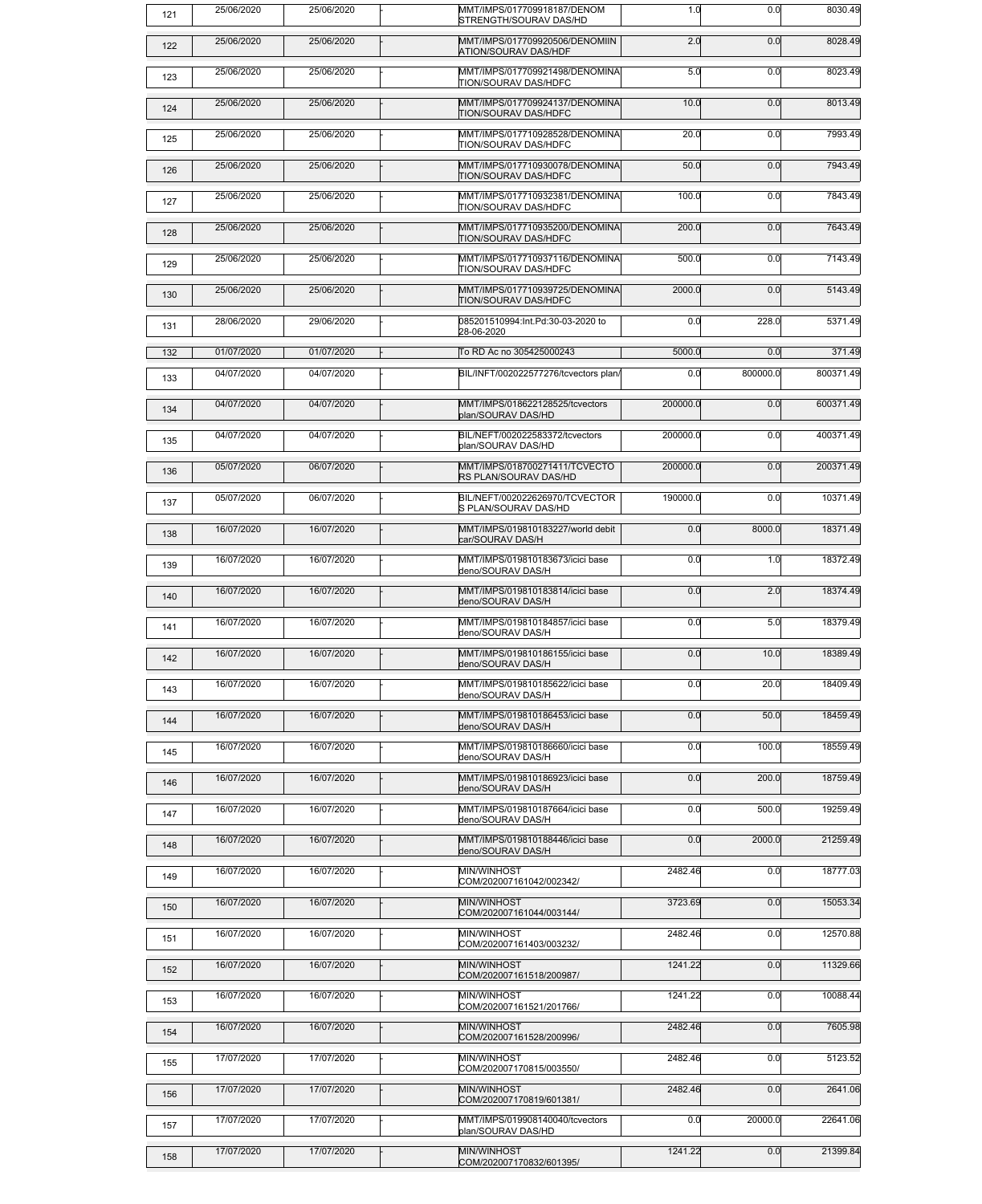| 159 | 17/07/2020 | 17/07/2020 | MIN/WINHOST<br>COM/202007170833/401068/                | 1241.22 | 0.0     | 20158.62 |
|-----|------------|------------|--------------------------------------------------------|---------|---------|----------|
| 160 | 17/07/2020 | 17/07/2020 | MIN/WINHOST<br>COM/202007170835/400751/                | 1241.22 | 0.0     | 18917.4  |
| 161 | 17/07/2020 | 17/07/2020 | MIN/WINHOST<br>COM/202007170836/402129/                | 1241.22 | 0.0     | 17676.18 |
| 162 | 17/07/2020 | 17/07/2020 | MIN/WINHOST<br>COM/202007170837/400753/                | 1241.22 | 0.0     | 16434.96 |
| 163 | 17/07/2020 | 17/07/2020 | MIN/WINHOST<br>COM/202007170839/002005/                | 2482.46 | 0.0     | 13952.5  |
| 164 | 17/07/2020 | 17/07/2020 | MIN/WINHOST<br>COM/202007170840/601404/                | 2482.46 | 0.0     | 11470.04 |
| 165 | 17/07/2020 | 17/07/2020 | MIN/WINHOST<br>COM/202007170841/003577/                | 2482.46 | 0.0     | 8987.58  |
| 166 | 21/07/2020 | 21/07/2020 | Dt:16/07/20 WINHOST.COM                                | 3.34    | 0.0     | 8984.24  |
| 167 | 21/07/2020 | 21/07/2020 | Dt:16/07/20 WINHOST.COM                                | 5.02    | 0.0     | 8979.22  |
| 168 | 23/07/2020 | 23/07/2020 | <b>INF/IWISH CONTRIBUTION</b>                          | 206.0   | 0.0     | 8773.22  |
| 169 | 23/07/2020 | 23/07/2020 | Dt:17/07/20 WINHOST.COM                                | 0.0     | 2.54    | 8775.76  |
| 170 | 23/07/2020 | 23/07/2020 | Dt:17/07/20 WINHOST.COM                                | 0.0     | 2.54    | 8778.3   |
| 171 | 23/07/2020 | 23/07/2020 | Dt:16/07/20 WINHOST.COM                                | 0.0     | 2.54    | 8780.84  |
| 172 | 23/07/2020 | 23/07/2020 | Dt:17/07/20 WINHOST.COM                                | 0.0     | 2.54    | 8783.38  |
| 173 | 23/07/2020 | 23/07/2020 | Dt:16/07/20 WINHOST.COM                                | 0.0     | 2.54    | 8785.92  |
| 174 | 23/07/2020 | 23/07/2020 | Dt:17/07/20 WINHOST.COM                                | 0.0     | 2.54    | 8788.46  |
| 175 | 23/07/2020 | 23/07/2020 | Dt:17/07/20 WINHOST.COM                                | 0.0     | 2.54    | 8791.0   |
|     |            |            |                                                        |         |         |          |
| 176 | 23/07/2020 | 23/07/2020 | Dt:17/07/20 WINHOST.COM                                | 0.0     | 5.09    | 8796.09  |
| 177 | 23/07/2020 | 23/07/2020 | Dt:17/07/20 WINHOST.COM                                | 0.0     | 5.09    | 8801.18  |
| 178 | 23/07/2020 | 23/07/2020 | Dt:16/07/20 WINHOST.COM                                | 0.0     | 5.09    | 8806.27  |
| 179 | 23/07/2020 | 23/07/2020 | Dt:16/07/20 WINHOST.COM                                | 0.0     | 5.09    | 8811.36  |
| 180 | 23/07/2020 | 23/07/2020 | Dt:17/07/20 WINHOST.COM                                | 0.0     | 5.09    | 8816.45  |
| 181 | 23/07/2020 | 23/07/2020 | Dt:17/07/20 WINHOST.COM                                | 0.0     | 5.09    | 8821.54  |
| 182 | 23/07/2020 | 23/07/2020 | Dt:17/07/20 WINHOST.COM                                | 0.0     | 5.09    | 8826.63  |
| 183 | 26/07/2020 | 27/07/2020 | MMT/IMPS/020813782168/MOBLT260<br>7131673/JASASWINI /S | 0.0     | 10000.0 | 18826.63 |
| 184 | 26/07/2020 | 27/07/2020 | MMT/IMPS/020813872011/inr-itanium-<br>std/SOURAV DAS/H | 10000.0 | 0.0     | 8826.63  |
| 185 | 26/07/2020 | 27/07/2020 | MIN/WINHOST<br>COM/202007261827/400380/                | 2470.05 | 0.0     | 6356.58  |
| 186 | 26/07/2020 | 27/07/2020 | MIN/WINHOST<br>COM/202007261828/002968/                | 2470.05 | 0.0     | 3886.53  |
| 187 | 26/07/2020 | 27/07/2020 | MMT/IMPS/020819103479/tcvectors<br>usage/SOURAV DAS/H  | 0.0     | 3000.0  | 6886.53  |
| 188 | 26/07/2020 | 27/07/2020 | MIN/WINHOST<br>COM/202007261926/000031/                | 2470.05 | 0.0     | 4416.48  |
| 189 | 26/07/2020 | 27/07/2020 | MIN/WINHOST<br>COM/202007261927/202308/                | 2470.05 | 0.0     | 1946.43  |
| 190 | 26/07/2020 | 27/07/2020 | MMT/IMPS/020819112107/tcvectors<br>exp/SOURAV DAS/HDF  | 0.0     | 6000.0  | 7946.43  |
| 191 | 26/07/2020 | 27/07/2020 | MIN/WINHOST<br>COM/202007261934/404461/                | 2470.05 | 0.0     | 5476.38  |
| 192 | 26/07/2020 | 27/07/2020 | MMT/IMPS/020820116934/tcvectors<br>plan/SOURAV DAS/HD  | 0.0     | 6750.0  | 12226.38 |
| 193 | 26/07/2020 | 27/07/2020 | MIN/WINHOST<br>COM/202007262004/202437/                | 2470.05 | 0.0     | 9756.33  |
| 194 | 26/07/2020 | 27/07/2020 | MIN/WINHOST<br>COM/202007262004/200482/                | 2470.05 | 0.0     | 7286.28  |
| 195 | 26/07/2020 | 27/07/2020 | MIN/WINHOST<br>COM/202007262027/003983/                | 2470.05 | 0.0     | 4816.23  |
| 196 | 26/07/2020 | 27/07/2020 | MIN/WINHOST<br>COM/202007262057/404807/                | 2470.05 | 0.0     | 2346.18  |
| 197 | 26/07/2020 | 27/07/2020 | MMT/IMPS/020822139333/tcvectors<br>plan/SOURAV DAS/HD  | 0.0     | 7000.0  | 9346.18  |
| 198 | 27/07/2020 | 27/07/2020 | MIN/WINHOST<br>COM/202007271116/202424/                | 2470.05 | 0.0     | 6876.13  |
| 199 | 27/07/2020 | 27/07/2020 | MIN/WINHOST<br>COM/202007271235/403675/                | 2470.05 | 0.0     | 4406.08  |
| 200 | 27/07/2020 | 27/07/2020 | MMT/IMPS/020913107005/tcvectors<br>visa /SOURAV DAS/H  | 0.0     | 6000.0  | 10406.08 |
| 201 | 27/07/2020 | 27/07/2020 | MIN/WINHOST<br>COM/202007271353/201516/                | 2470.05 | 0.0     | 7936.03  |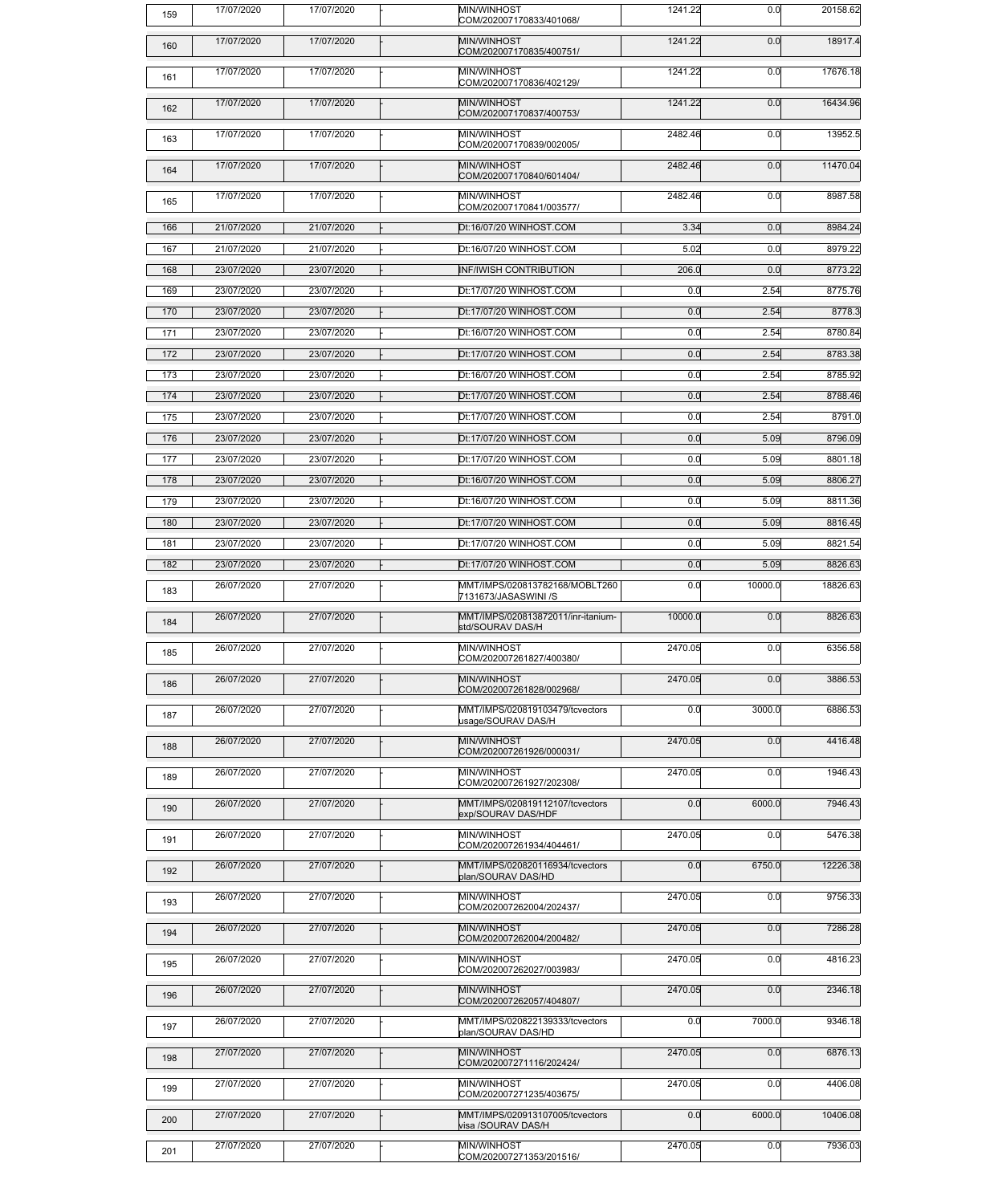| 202 | 27/07/2020 | 27/07/2020 | MMT/IMPS/020914144691/tcvectors<br>visa /SOURAV DAS/H        | 0.0     | 3000.0  | 10936.03 |
|-----|------------|------------|--------------------------------------------------------------|---------|---------|----------|
| 203 | 27/07/2020 | 27/07/2020 | MMT/IMPS/020914150820/tcvectors<br>visa /SOURAV DAS/H        | 0.0     | 3000.0  | 13936.03 |
| 204 | 27/07/2020 | 27/07/2020 | MIN/WINHOST<br>COM/202007271418/603573/                      | 2470.05 | 0.0     | 11465.98 |
| 205 | 27/07/2020 | 27/07/2020 | MIN/WINHOST<br>COM/202007271617/603856/                      | 2470.05 | 0.0     | 8995.93  |
| 206 | 27/07/2020 | 27/07/2020 | MIN/WINHOST<br>COM/202007271619/200866/                      | 2470.05 | 0.0     | 6525.88  |
| 207 | 27/07/2020 | 27/07/2020 | MIN/WINHOST<br>COM/202007271639/402199/                      | 2470.05 | 0.0     | 4055.83  |
| 208 | 27/07/2020 | 27/07/2020 | MMT/IMPS/020917139531/tcvectors<br>maste/SOURAV DAS/H        | 0.0     | 9000.0  | 13055.83 |
| 209 | 27/07/2020 | 27/07/2020 | MIN/WINHOST<br>COM/202007271728/004350/                      | 2470.05 | 0.0     | 10585.78 |
| 210 | 27/07/2020 | 27/07/2020 | MIN/WINHOST<br>COM/202007272038/400496/                      | 2470.05 | 0.0     | 8115.73  |
| 211 | 27/07/2020 | 27/07/2020 | MIN/WINHOST<br>COM/202007272057/600331/                      | 2470.05 | 0.0     | 5645.68  |
| 212 | 28/07/2020 | 28/07/2020 | MIN/WINHOST<br>COM/202007280109/601333/                      | 2470.05 | 0.0     | 3175.63  |
| 213 | 28/07/2020 | 28/07/2020 | MIN/WINHOST<br>COM/202007280110/403499/                      | 2470.05 | 0.0     | 705.58   |
| 214 | 28/07/2020 | 28/07/2020 | MMT/IMPS/021001185639/tcvectors -<br>com/SOURAV DAS/H        | 0.0     | 4200.0  | 4905.58  |
| 215 | 28/07/2020 | 28/07/2020 | MMT/IMPS/021004196306/tcvectors<br>adjus/SOURAV DAS/H        | 0.0     | 500.0   | 5405.58  |
| 216 | 28/07/2020 | 28/07/2020 | MMT/IMPS/021004195444/tcvectors<br><i>icici/SOURAV DAS/H</i> | 0.0     | 1500.0  | 6905.58  |
| 217 | 28/07/2020 | 28/07/2020 | 305425000243: Closure Proceeds                               | 0.0     | 30052.0 | 36957.58 |
| 218 | 28/07/2020 | 28/07/2020 | MIN/WINHOST<br>COM/202007281052/600677/                      | 2470.05 | 0.0     | 34487.53 |
| 219 | 28/07/2020 | 28/07/2020 | MMT/IMPS/021011527333/tcvectors<br>debit/SOURAV DAS/H        | 15000.0 | 0.0     | 19487.53 |
| 220 | 28/07/2020 | 28/07/2020 | MIN/WINHOST<br>COM/202007281118/000389/                      | 2470.05 | 0.0     | 17017.48 |
| 221 | 29/07/2020 | 29/07/2020 | MIN/WINHOST<br>COM/202007290903/404542/                      | 2470.86 | 0.0     | 14546.62 |
| 222 | 29/07/2020 | 29/07/2020 | MIN/WINHOST<br>COM/202007291120/601106/                      | 2470.86 | 0.0     | 12075.76 |
| 223 | 29/07/2020 | 29/07/2020 | MIN/WINHOST<br>COM/202007291121/205977/                      | 2470.86 | 0.0     | 9604.9   |
| 224 | 29/07/2020 | 29/07/2020 | MIN/WINHOST<br>COM/202007291216/401936/                      | 2470.86 | 0.0     | 7134.04  |
| 225 | 29/07/2020 | 29/07/2020 | MIN/WINHOST<br>COM/202007291217/200070/                      | 2470.86 | 0.0     | 4663.18  |
| 226 | 29/07/2020 | 29/07/2020 | MIN/WINHOST<br>COM/202007291237/401948/                      | 2470.86 | 0.0     | 2192.32  |
| 227 | 29/07/2020 | 29/07/2020 | MMT/IMPS/021112143910/world<br>debit/SOURAV DAS/HDFC         | 0.0     | 4000.0  | 6192.32  |
| 228 | 29/07/2020 | 29/07/2020 | MIN/WINHOST<br>COM/202007291253/404705/                      | 2470.86 | 0.0     | 3721.46  |
| 229 | 29/07/2020 | 29/07/2020 | MIN/WINHOST<br>COM/202007291323/402812/                      | 2470.86 | 0.0     | 1250.6   |
| 230 | 29/07/2020 | 29/07/2020 | MMT/IMPS/021113163417/world<br>debit/SOURAV DAS/HDFC         | 0.0     | 3000.0  | 4250.6   |
| 231 | 29/07/2020 | 29/07/2020 | MMT/IMPS/021114191773/world<br>debit/SOURAV DAS/HDFC         | 0.0     | 2000.0  | 6250.6   |
| 232 | 29/07/2020 | 29/07/2020 | MIN/WINHOST<br>COM/202007291424/202085/                      | 2470.86 | 0.0     | 3779.74  |
| 233 | 29/07/2020 | 29/07/2020 | MMT/IMPS/021114196800/world<br>debit/SOURAV DAS/HDFC         | 0.0     | 2400.0  | 6179.74  |
| 234 | 29/07/2020 | 29/07/2020 | MIN/WINHOST<br>COM/202007291435/202103/                      | 2470.86 | 0.0     | 3708.88  |
| 235 | 30/07/2020 | 30/07/2020 | <b>ACCT CLOSURE TRANSACTION</b>                              | 0.0     | 2268.0  | 5976.88  |
| 236 | 31/07/2020 | 31/07/2020 | MIN/WINHOST<br>COM/202007311010/602855/                      | 2477.08 | 0.0     | 3499.8   |
| 237 | 31/07/2020 | 31/07/2020 | Dt:26/07/20 WINHOST.COM                                      | 4.81    | 0.0     | 3494.99  |
| 238 | 31/07/2020 | 31/07/2020 | Dt:26/07/20 WINHOST.COM                                      | 4.81    | 0.0     | 3490.18  |
| 239 | 31/07/2020 | 31/07/2020 | Dt:26/07/20 WINHOST.COM                                      | 4.81    | 0.0     | 3485.37  |
| 240 | 31/07/2020 | 31/07/2020 | Dt:26/07/20 WINHOST.COM                                      | 4.81    | 0.0     | 3480.56  |
| 241 | 31/07/2020 | 31/07/2020 | Dt:26/07/20 WINHOST.COM                                      | 4.81    | 0.0     | 3475.75  |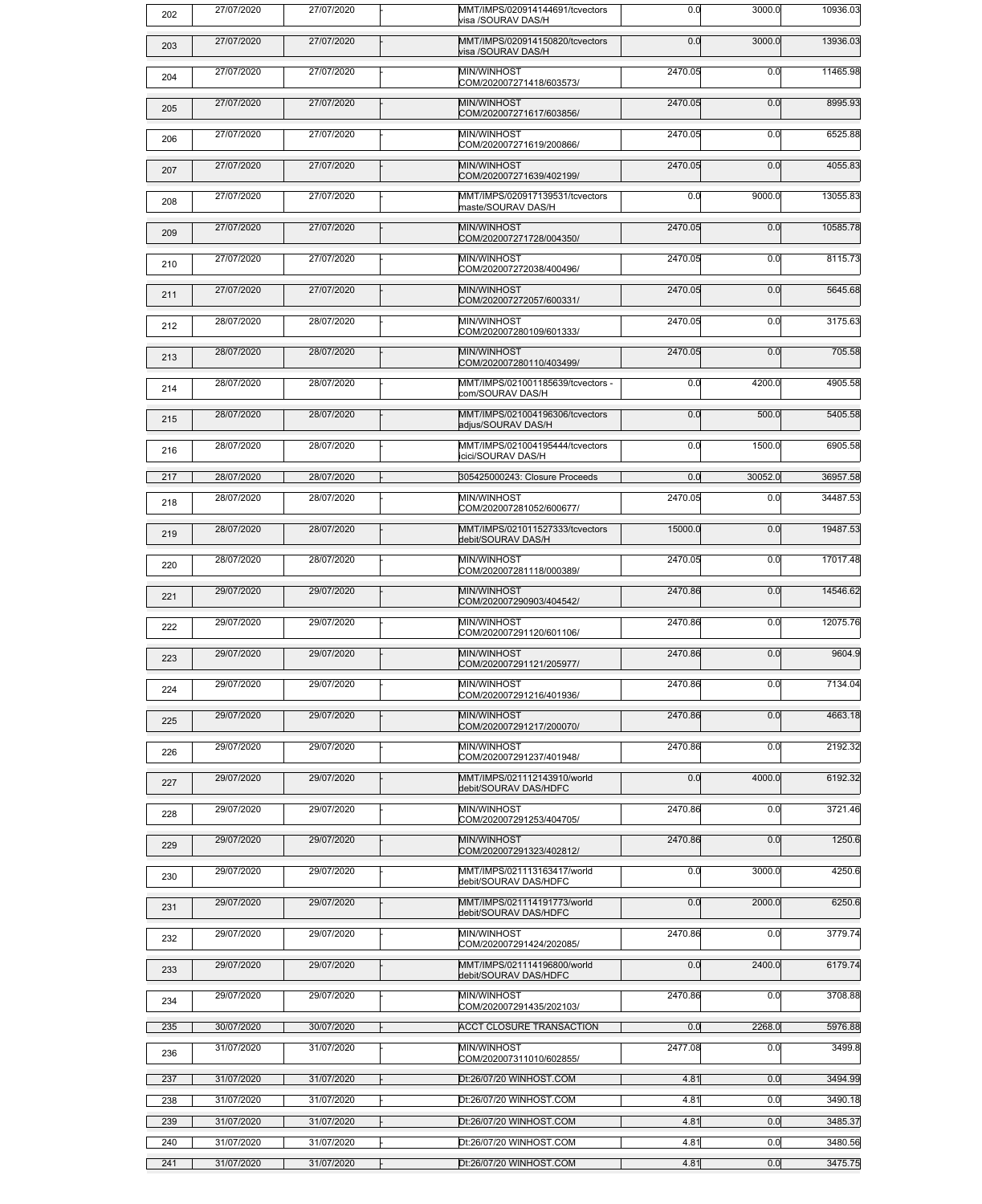| 242        | 31/07/2020               | 31/07/2020               | Dt:27/07/20 WINHOST.COM                                | 4.81         | 0.0        | 3470.94          |
|------------|--------------------------|--------------------------|--------------------------------------------------------|--------------|------------|------------------|
| 243        | 31/07/2020               | 31/07/2020               | Dt:26/07/20 WINHOST.COM                                | 4.81         | 0.0        | 3466.13          |
| 244        | 31/07/2020               | 31/07/2020               | Dt:26/07/20 WINHOST.COM                                | 4.81         | 0.0        | 3461.32          |
| 245        | 31/07/2020               | 31/07/2020               | Dt:26/07/20 WINHOST.COM                                | 4.81         | 0.0        | 3456.51          |
| 246        | 31/07/2020               | 31/07/2020               | Dt:26/07/20 WINHOST.COM                                | 4.81         | 0.0        | 3451.7           |
| 247        | 31/07/2020               | 31/07/2020               | MIN/WINHOST<br>COM/202007311034/205681/                | 2477.08      | 0.0        | 974.62           |
| 248        | 31/07/2020               | 31/07/2020               | MMT/IMPS/021310105207/tcvectors<br>expen/SOURAV DAS/H  | 0.0          | 5000.0     | 5974.62          |
| 249        | 31/07/2020               | 31/07/2020               | MIN/WINHOST<br>COM/202007311131/402100/                | 2477.08      | 0.0        | 3497.54          |
| 250        | 31/07/2020               | 31/07/2020               | MIN/WINHOST<br>COM/202007311726/200018/                | 2477.08      | 0.0        | 1020.46          |
| 251        | 31/07/2020               | 31/07/2020               | MMT/IMPS/021317132810/tcvectors<br>expen/SOURAV DAS/H  | 0.0          | 2500.0     | 3520.46          |
| 252        | 31/07/2020               | 31/07/2020               | MIN/WINHOST<br>COM/202007311752/002551/                | 2477.08      | 0.0        | 1043.38          |
| 253        | 31/07/2020               | 31/07/2020               | MMT/IMPS/021318145324/tcvectors<br>expen/SOURAV DAS/H  | 0.0          | 800.0      | 1843.38          |
| 254        | 01/08/2020               | 01/08/2020               | MMT/IMPS/021413150504/tcevctors<br>plan/SOURAV DAS/HD  | 0.0          | 2500.0     | 4343.38          |
| 255        | 01/08/2020               | 01/08/2020               | MIN/WINHOST<br>COM/202008011343/604850/                | 2476.58      | 0.0        | 1866.8           |
| 256        | 01/08/2020               | 01/08/2020               | MMT/IMPS/021419169975/tcvectors<br>expen/SOURAV DAS/H  | 0.0          | 1500.0     | 3366.8           |
| 257        | 01/08/2020               | 01/08/2020               | MIN/WINHOST<br>COM/202008011947/001675/                | 2476.05      | 0.0        | 890.75           |
| 258        | 01/08/2020               | 01/08/2020               | MMT/IMPS/021420193893/tcvectors<br>expen/SOURAV DAS/H  | 0.0          | 1792.0     | 2682.75          |
| 259        | 01/08/2020               | 01/08/2020               | MIN/WINHOST<br>COM/202008012013/201279/                | 2476.05      | 0.0        | 206.7            |
| 260        | 01/08/2020               | 01/08/2020               | MMT/IMPS/021423174730/tcvectors<br>expen/SOURAV DAS/H  | 0.0          | 26500.0    | 26706.7          |
| 261        | 01/08/2020               | 01/08/2020               | MIN/WINHOST<br>COM/202008012344/402832/                | 2476.58      | 0.0        | 24230.12         |
| 262        | 02/08/2020               | 03/08/2020               | MMT/IMPS/021500562478/TCVECTO<br>RS-VISA/SOURAV DAS/H  | 2600.0       | 0.0        | 21630.12         |
| 263        | 02/08/2020               | 03/08/2020               | MMT/IMPS/021500587859/tcvectors_pl<br>an/SOURAV DAS/HD | 1600.0       | 0.0        | 20030.12         |
| 264        | 01/08/2020               | 03/08/2020               | MIN/WINHOST<br>COM/202008012347/000346/                | 2476.05      | 0.0        | 17554.07         |
| 265        | 01/08/2020               | 03/08/2020               | MIN/WINHOST<br>COM/202008012348/403935/                | 2476.58      | 0.0        | 15077.49         |
| 266        | 01/08/2020               | 03/08/2020               | MIN/WINHOST<br>COM/202008012350/402850/                | 2476.58      | 0.0        | 12600.91         |
| 267        | 01/08/2020               | 03/08/2020               | MIN/WINHOST<br>COM/202008012352/004118/                | 2476.05      | 0.0        | 10124.86         |
| 268        | 01/08/2020               | 03/08/2020               | MIN/WINHOST<br>COM/202008012353/000361/                | 2476.05      | 0.0        | 7648.81          |
| 269        | 01/08/2020               | 03/08/2020               | MIN/WINHOST<br>COM/202008012354/403963/                | 2476.58      | 0.0        | 5172.23          |
| 270        | 02/08/2020               | 03/08/2020               | MIN/WINHOST<br>COM/202008020000/202196/                | 2476.05      | 0.0        | 2696.18          |
| 271        | 02/08/2020               | 03/08/2020               | MIN/WINHOST<br>COM/202008020002/402881/                | 2476.58      | 0.0        | 219.6            |
| 272        | 03/08/2020               | 03/08/2020               | Dt:28/07/20 WINHOST.COM                                | 6.79         | 0.0        | 212.81           |
| 273        | 03/08/2020               | 03/08/2020               | Dt:27/07/20 WINHOST.COM                                | 6.79         | 0.0        | 206.02           |
| 274        | 03/08/2020               | 03/08/2020               | Dt:27/07/20 WINHOST.COM                                | 6.79         | 0.0        | 199.23           |
| 275        | 03/08/2020               | 03/08/2020               | Dt:27/07/20 WINHOST.COM                                | 6.79         | 0.0        | 192.44           |
| 276        | 03/08/2020               | 03/08/2020               | Dt:27/07/20 WINHOST.COM                                | 6.79         | 0.0        | 185.65           |
| 277        | 03/08/2020               | 03/08/2020               | Dt:28/07/20 WINHOST.COM                                | 6.79         | 0.0        | 178.86           |
| 278        | 03/08/2020               | 03/08/2020               | Dt:27/07/20 WINHOST.COM                                | 6.79         | 0.0        | 172.07           |
| 279<br>280 | 03/08/2020<br>03/08/2020 | 03/08/2020<br>03/08/2020 | Dt:28/07/20 WINHOST.COM<br>Dt:28/07/20 WINHOST.COM     | 6.79<br>6.79 | 0.0<br>0.0 | 165.28<br>158.49 |
| 281        | 03/08/2020               | 03/08/2020               | Dt:27/07/20 WINHOST.COM                                | 6.79         | 0.0        | 151.7            |
| 282        | 03/08/2020               | 03/08/2020               | Dt:27/07/20 WINHOST.COM                                | 6.79         | 0.0        | 144.91           |
| 283        | 03/08/2020               | 03/08/2020               | Dt:27/07/20 WINHOST.COM                                | 6.79         | 0.0        | 138.12           |
| 284        | 03/08/2020               | 03/08/2020               | Dt:27/07/20 WINHOST.COM                                | 6.79         | 0.0        | 131.33           |
| 285        | 04/08/2020               | 04/08/2020               | MMT/IMPS/021713190936/proj/SOUR                        | 0.0          | 5000.0     | 5131.33          |
|            |                          |                          | <b>AV DAS/HDFC Bank</b>                                |              |            |                  |